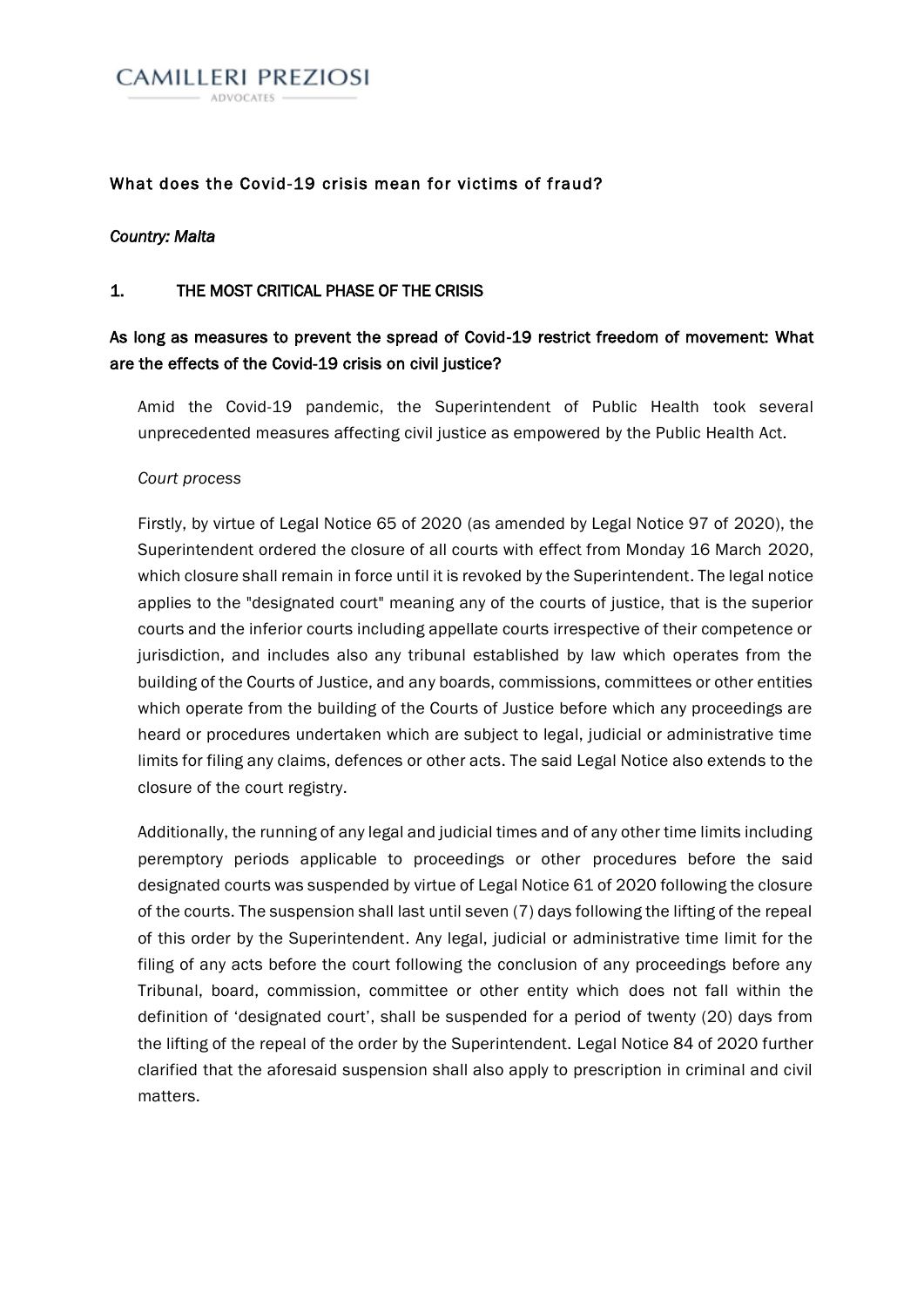**CAMILLERI PREZIOSI ADVOCATES** 

It ought to be clarified that Legal Notice 61 of 2020 provides that any designated court may still order the opening of its registry, the hearing of any case and anything consequential and incidental thereto in urgent cases or in cases where it deems that the public interest in having the case heard should prevail, and this subject to any specific arrangements for the guarding against and, or controlling dangerous epidemics or infectious disease as the respective court may determine. Unless, therefore, a designated court decides to hear a case with urgency on grounds of public interest, court hearings are not taking place and, presently, there are no appropriate facilities to allow such hearings to take place via video conferences.

Related legal publications were Legal Notice 43 of 2020 and Legal Notice 64 of 2020 in terms of which the Superintendent ordered the suspension of legal timeframes relating to promise of sale agreements, notarial and other related matters, following the closure of government departments. All such legal timeframes shall remain suspended for a period of forty five (45) days following the lifting of the repeal of such order by the Superintendent, provided that if the last day of any legal term expires during the first five (5) days immediately following the lifting of the repeal of such order by the Superintendent, in this case, the running of any legal terms shall be deemed to be suspended for a period of twenty (20) days from the lifting of the repeal of such order by the Superintendent.

More recently, the Legal and Other Time Periods (Suspension and Interruption) Act (Cap 609 of the Laws of Malta) and Legal Notice 141 of 2020, namely the "General Provisions applying to the Suspension of Legal and Judicial Times Regulations, 2020, issued under the same Act, were also enacted to secure the legal validity of the suspension of legal timeframes.

#### *Other enforcement efforts*

With respect to enforcement outside the court process, regulators are still very active. In particular, the Malta Financial Services Authority ("MFSA"), which is the regulator of financial services in Malta, as well as the Financial Intelligence Analysis Unit ("FIAU"), responsible for the supervision of AML/CFT legislation locally, have been undertaking routine compliance inspections remotely since the onset of the pandemic. Regulators have also been issued administrative penalties and other measures, which, however, cannot be appealed unless and until the orders relating to the suspension of legal timeframes and the closure of the courts are revoked by the Superintendent. On a related note, the Police Force is still active in enforcing the law relating to traditional criminal activity (such as theft, drug trafficking, etc.) as well as taking on new roles, including the enforcement of quarantine and self-isolation measures introduced by the Superintendent as well as other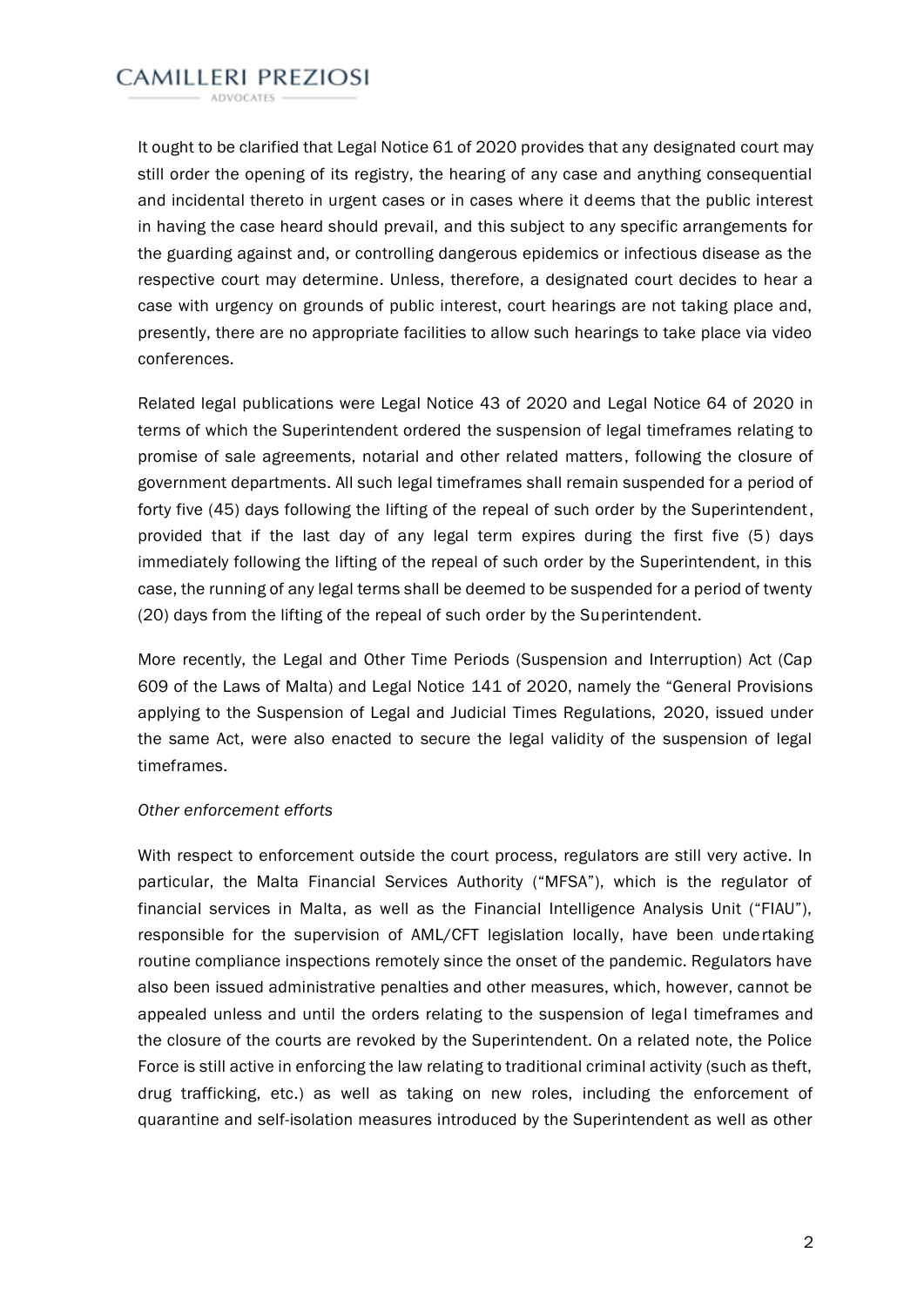**CAMILLERI PREZIOSI** 

measures relating to the closure of outlets offering non-essential products and services and social distancing.

#### *Provision of legal and financial services*

A vast majority of professionals, including lawyers, have resorted to working remotely whilst still servicing clients via email, telephone calls and video conferencing. In light of the restrictive measures imposed on the courts, the nature of legal work has necessarily changed. Primarily, litigation proceedings have been put on hold together with transactional work as the parties await a return to 'normality'. The COVID-19 crisis has however led to a spike in other areas of work, including the interpretation of the rights and obligations of parties to a contractual agreement (especially the application of the force majeure clause and the rights of termination arising thereto), re-financing considerations, re-possession of high-value assets (such as aircrafts), advice in relation to capital markets (particularly in connection with market abuse considerations such as the disclosure of inside information regarding financial difficulties), employment matters (including redundancy schemes, reduced working hours, etc), and liability considerations (for example in relation to the exposure of directors in connection with wrongful and fraudulent trading).

Financial services providers are still open for business, albeit having taken measures to reduce exposure by their employees to the pandemic. Such measures include reduced opening hours, promotional campaign encouraging customers to make use of non-branch services (including online services, ATMs, telephone services, etc), increase in contactless card limits, and restricting the range of services offered through the branch network. Banks have also upped their efforts in making available additional funding for businesses which are struggling to survive the crisis and have also introduced moratoriums on the repayment of personal and corporate loans. Insurers, on their part, have been trying to keep up with the spate of claims, particularly in relation to travel insurance and business interruption insurance. They have sought to exclude COVID-19 pandemic cover from travel insurance policies immediately following the first few cases, such that, going forward, such policies will no longer provide coverage in relation to claims connected to the pandemic. Insofar as business interruption insurance is concerned, COVID-19 pandemic type events were typically already excluded such that coverage only extended to situations where the disease was actually present within the premises. It is expected that renewals of such business interruption insurance will further clarify exclusions relating to COVID-19.

Furthermore, specifically in relation to credit and financial institutions, Legal Notice 142 of 2020 provides for a moratorium on credit facilities (capital and interest) for economically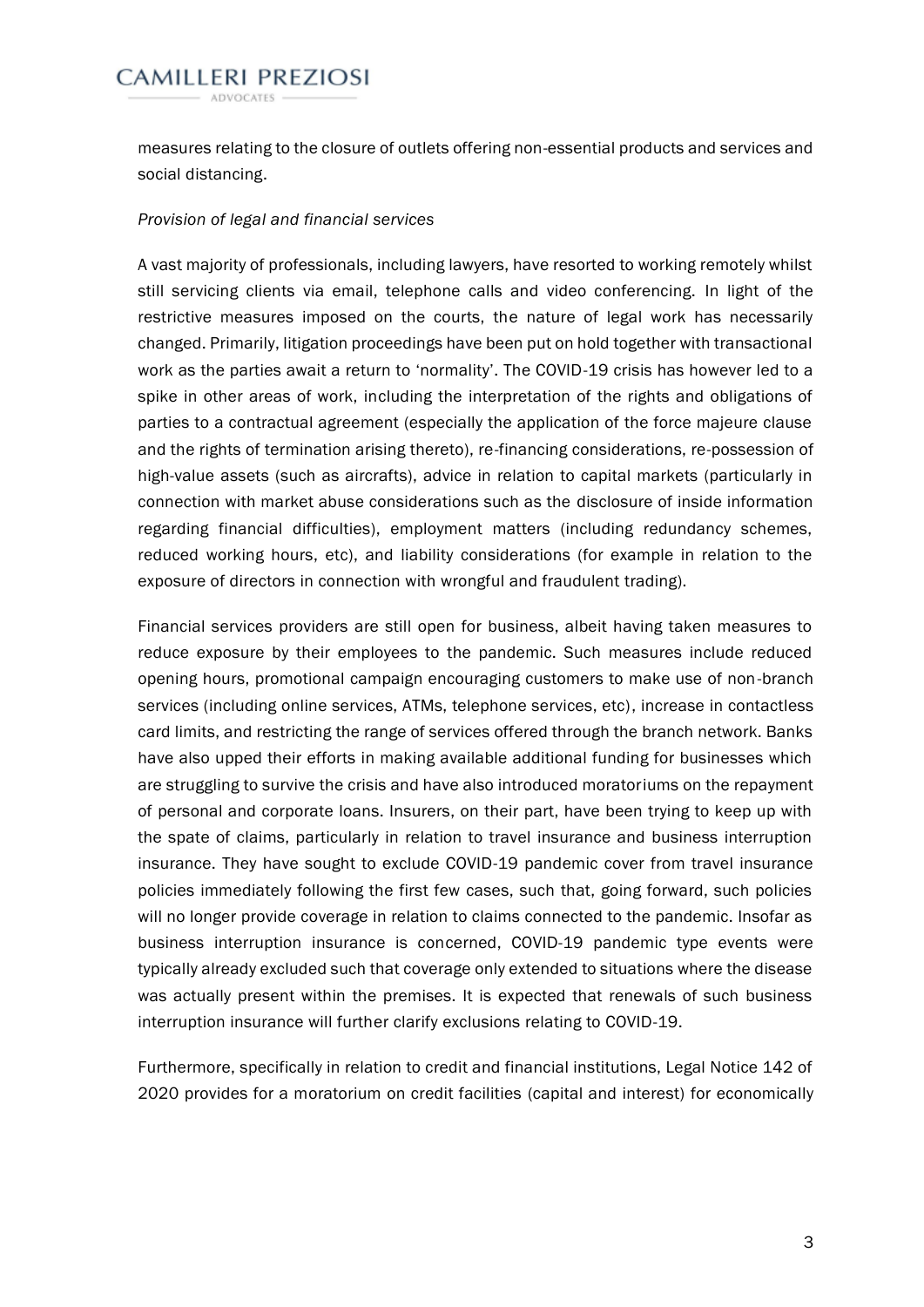**CAMILLERI PREZIOSI** 

vulnerable persons (as defined in a directive issued by the Central Bank of Malta), which moratorium shall last for a period of six months.

### *Insolvency law*

At the time of writing, Malta has not introduced any measure in connection with insolvency law. We are aware of discussions amongst policymakers as to whether steps should be taken around the suspension of provisions relating to wrongful trading, as is already the case in other jurisdictions, however no concrete action has been taken so far.

## 2. FORECAST: AFTER THE CRISIS AND LONG-TERM EFFECTS

# What are the consequences of the Covid 19 pandemic once the pandemic has abated, in the gradual return to a new normality and what are the long-term effects?

It is expected that as the pandemic subsides, Malta will take steps to gradually re-open for business. As a first step, one would expect the revocation of the orders relating to the close of the courts, the suspension of legal timeframes, and the close of government departments, to allow for the administration of justice to steadily resume normality.

It is further anticipated that government will stop the financial assistance packages that it has announced during the pandemic depending on how quickly affected sectors can recover. With Malta being heavily dependent on tourism, certain sectors will take longer to recuperate than others. These include the aviation and hospitality industries as well as catering establishments, language schools, and other related industries. It is possible that government aid allocated to these sectors will need to remain for a longer-term.

One would also expect a spike in M&A transactions and potentially company recovery procedures as the dust settles and there is better visibility on the financial situation of the different parties.

The enforcement of economic crime is not expected to weaken. Although, the crisis has not, so far, led to an increase in corruption or any other economic crime, the Maltese government had already taken steps to bolster Malta's fight against economic crime, including corruption, by increasing resources within law enforcement agencies. Hence, once the courts resume hearings, prosecutions are expected to continue.